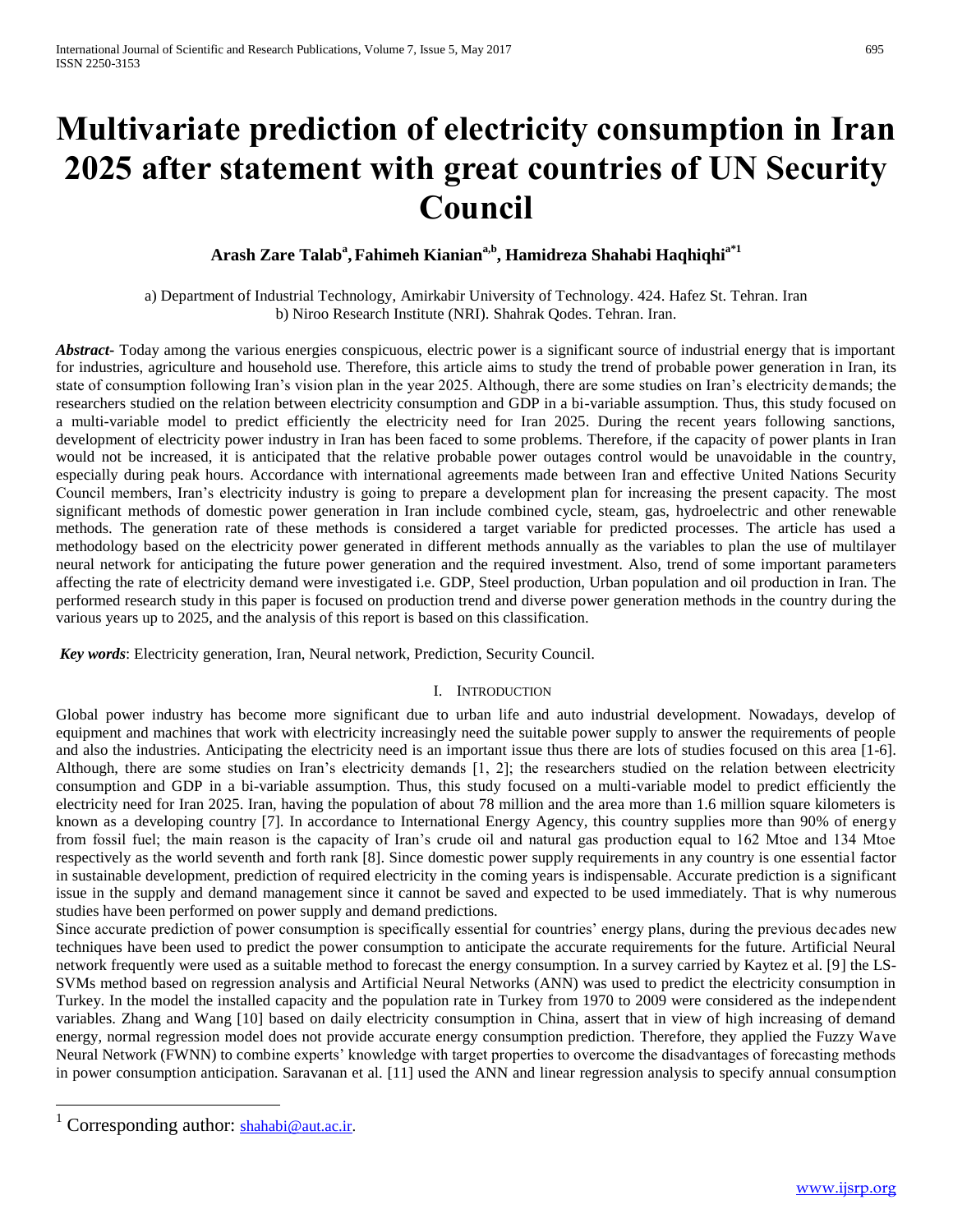predictions during the years 2011 to 2020 in India. For this purpose, population and GDP were used as input variables and anticipated power consumption as output variables were generated. The authors concluded that ANN model is quite flexible and it can provide the optimal solution of future demand anticipation. Marwala and Twala [12] used the Auto Regressive Moving Average (ARMA) neural networks and fuzzy neural models for future consumption anticipation in South Africa. The input data were used from the past records collected monthly from January 1985 up to December 2011. The results revealed that fuzzy neural model is more capable than other used methods; also they concluded that the neural network is better than ARMA. Azadeh et al. [13] used the Artificial Neural Network (ANN) for prediction of annual electricity consumption in high energy consumption industries. In this survey, chemical substances, metal bases and non-metal mineral industries were defined as the high energy consuming industrial sectors. Azadeh et al. used the actual data of industrial energy consumption collected between the years 1979-2003 in Iran. The authors concluded that the normal regression model for prediction of energy consumption of high energy consuming industries is not precise and accurate because the energy consuming in these industries changes unpredictably. Although artificial neural networks are generally used for short term consumption anticipation, this article express that the ANNs can be used for long-term anticipation as well. Also, in another study performed by Azade et. al. [14] the artificial neural networks (ANNs) for modeling of demand prediction of electricity power in power supply sectors were applied for Iran's demand as well. They compared the results obtained from ANN and those obtained from the simulated based ANN model. The used data is related to Iran's national electricity demand from 1994 to 2005. Also, Ringwood and Bofelli [15] developed an artificial neural networks (ANNs) for modeling of demand prediction of electricity power in power supply sectors. The used data is related to Republic of Ireland's national electricity demand. The article is focused on three various time scales: annual (fifteen years ahead), weekly (coming three years) and hourly (up to the next twenty-four hours).

Since residential power consumption in most developed countries has increased remarkably during the past years and especially during the summer, studies on the relation of electricity demand and electrical consumers (especially air conditioner) are significantly important. That is why a survey was carried by Marvuglia and Messineo [16] using a model based on Artificial Neural Network (ANN) for short term prediction of family electricity consumption (an hour) performed in neighboring of suburban area of Palermo (Italy). Hassan et al. [17] aimed to evaluate various algorithms cumulative efficiency for forecasting demand market in Australian energy market (AEMO) and New York Independent Site (NYISO). The authors used the single neural network models in a group. The research is formed of a 100 heterogeneous Neural Network Model structure group to create random order parameters. The NN models output is combined with three various cumulative algorithms. Observations indicate that cumulative algorithm have better performance and higher accuracy in comparison with individual NN models.

In another research carried by Xiufeng and Jian [18] five layer Fuzzy Neural Network (FNN) were introduced. The aim was to optimize network structure, introduce new methods of knot and promote the algorithm skill. Also, to learn the network of real data, Chinese data from 1980 till 2006 were applied in the study. In review and comparison of the results using real data of power consumption in 2006 and predicted data using FNN authors concluded that the method used is a high performance method and also accurate to anticipate the results up to 96.7%. Jia-hai and Xing-ping [19] using an improved neural network (BP) presented an adaptive learning method for power consumption forecast in China. The GDP, electricity energy consumption growth and the growth rate of the secondary industry were considered as input variables and in subsequence the power consumption of future year was predicted as the output. Simulated model of BP neural network improved the flexibility of conventional method of BP neural network in the presented article.

During the recent years, power industry in Iran is not sufficiently developed to reply the countries' present and future needs due to extensive sanctions. However, Iran and great countries' statement in UN Security Council has furnished the ground for various industrial development including electricity power industries. The issue has provided mutual opportunities for Iran on one side and global investors on the other side; that is why this article attempts to envision the investment requirements in this sector for the next ten years, in line with Iran ending 2025 vision documentary using a neural network prediction model. Iran's government urge to reach the objectives set in 2025 vision documentary, thus in this research capacity of electricity production in year 2025 is anticipated. In our survey, a multilayer neural network was applied based on the significant parameters like GDP, urban population and urban population growth and also oil production (as the most significant foreign exchange earnings in Iran) steel production and its consumption (as an important factor that shows the rate of development) to distinguish the future electricity consumption in Iran 2025.

#### II. METHODOLOGY

#### *ARTIFICIAL Neural NETWORK (ANN)*

In order to predict the required investment for 2025 in Iran electricity industry the Artificial Neural Network (ANN) is utilized in this investigation. In fact, there is a network which conceives node as artificial neuron and these types of neurons are known as Artificial Neural Network (ANN). In other words, an artificial neuron is computational model simulated from real human neurons. When modeling nerves, their complexities are disregarded and only the basic concepts are valued because other modeling approaches are arduous to be used. In a simple glance, nerve modeling must include inputs which act as synapses. These inputs are multiplied by weights to determine signal strength. Eventually a mathematical operator determines the certainty of activeness; in case of positivity the output is specified. Hence, an Artificial Neural Network (ANN) processes information by using a simplified model of real nerve. In view of aforesaid, a recommended simple model for defining a neuron can be 'node in the Artificial Neural Network (ANN)'. The model is presented in Fig. 1. Undoubtedly increase in the number of nodes makes the models difficult to be solved; therefore, new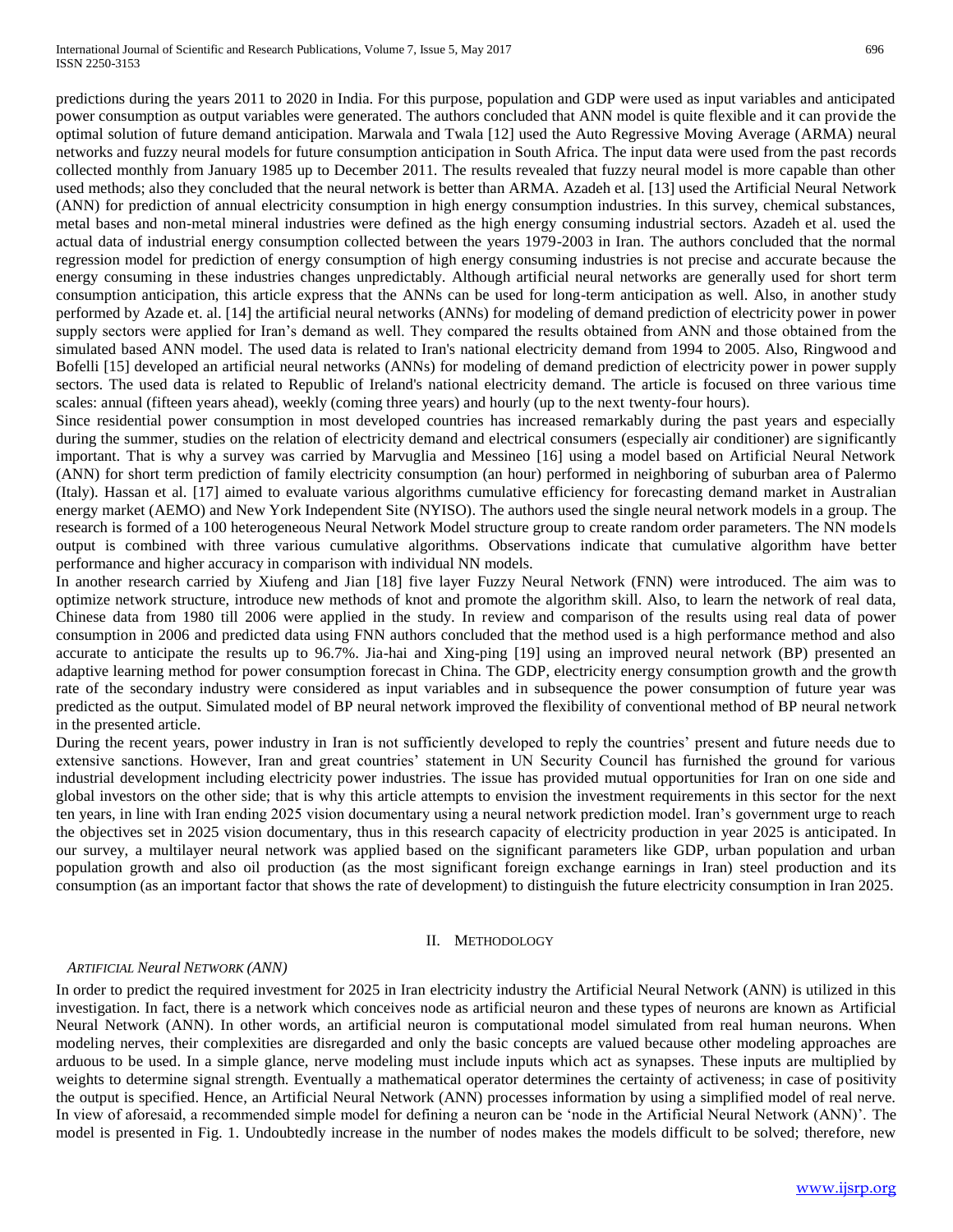methods are exigent to solve these issues. Here, the process of determining optimal of weighting and their value adjusts is mainly recursive. For this purpose, the rules and the known data are applied to educate the network thus network competence is acquired and miscellaneous algorithms are need to be proposed. All striving mentioned in this approach is used to make a network to anticipate the ideal output.



FIG. 1 – AN ARTIFICIAL NEURON SCHEME

# MULTI-LAYER PERCEPTRON (MLP)

In order to use the ANN, in this research a Multi-Layer Perceptron (MLP) was applied as followed. In fact, one simple and at the same time effective proposed arrangements to be utilized in modeling of real nerve is Multi-Layer Perceptron (MLP). These arrangements are made up of an input layer, one or more hidden layers and an output layer. In this structure all neurons in one layer are connected to the neurons of subsequent layers. This arrangement is called a network with full connectivity comprises.

Fig. 3 manifests three layer perceptron network schemes. It can simply be concluded that the number of neurons of each layer is independent from the number of neurons in other layers. It should be noted that in Fig. 2 each aggregated circle represents aggregated operation and thresholding. In fact, each solid circle in this figure is a model of collector and block thresholding. It is shown in the below form as well to ease the display.



FIG. 2 - THREE-LAYER PERCEPTRON NETWORK SCHEME

# *Learning via Artificial Neural Network (ANN)*

The main idea was propounded by Warren McCulloch and Walter Pitts [20] whom were simulated by the functions of neurons of human brain. The neural network is trained to solve the problems and in fact there are no preplans. Actually adjusting the weights of input of each neuron proportionally learn the network. The regulation is based on the model that shall incur with or without supervision.

In this article analysis of dependent variables are initially specified. For this reason, in addition to consider of total power generation during various years in Iran, different methods were studied separately. As a result, our target variables were selected as below:

- 1. Electricity generation by steam & Electricity generated by gas & Electricity generated by Combined Cycle (response 1)
- 2. Electricity produced by hydroelectric method & nuclear energy (response 2)
- 3. Total generation of electricity by other methods

The total power generation is higher than the existing set in form  $1 \& 2$  because power generation in Iran can be applied in other methods.

For prediction of each of the above mentioned two types of independent variables are taken into account. The first group are related to variables of time-series variation for each target variables. This method for prediction of power generation is taken as work basis, based on previous two last years for anticipating the target year. Although, in view of the fact that Iran's total generation during nineteen years (1975-2014) is available, that seems good enough, the impact of other variables over each dependent variable was also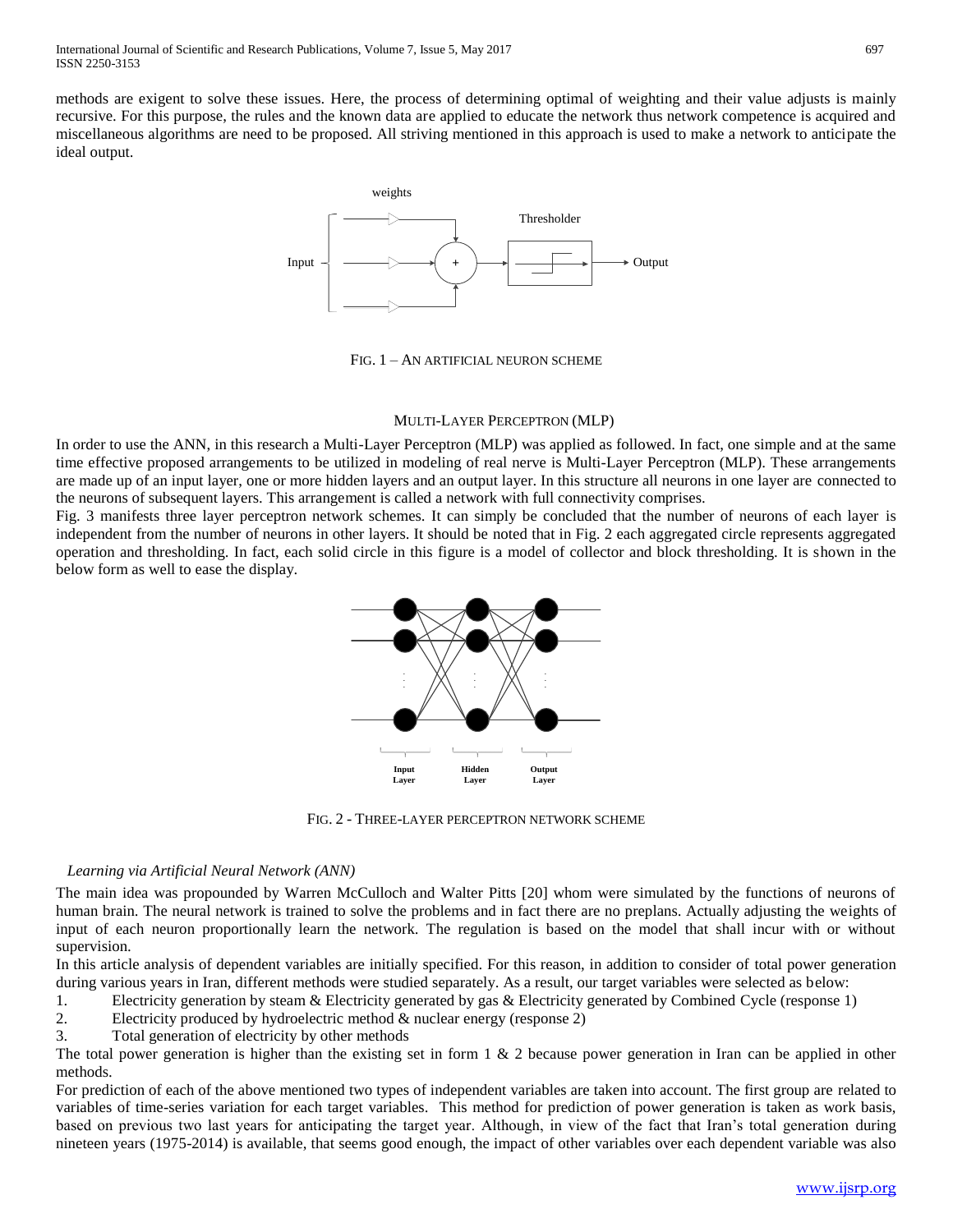be studied. Due to this, a list of candidate variables for studying the rate of dependency to power generation in Iran were examined as mentioned below:

- a) GDP per capita in Iran
- b) Crude Oil Production in Iran
- c) Urban population in Iran
- d) Urban population growth in Iran
- e) Steel Consumption in Iran
- f) Steel Production in Iran

Bennouna and Hebil [21] discussed on close relation between GDP per capita and power consumption in Morocco. Also, Apergis and Tang [22] based on study on the statistical data from 85 countries showed that there is a close correlation between GDP and energy consumption in Iran and lots of other countries investigated in their study. Our data from Iran proves the relation between GDP and electricity generation in year 1995 up to 2014 as well. Figure 3 shows comparison between GDP per capita in Iran and the electricity generation. The R-squared i.e. coefficient of determination is about 94.8



FIG. 3 – RELATIONSHIP BETWEEN ELECTRICITY GENERATION AND GDP PER CAPITA

One important parameter effects on Iran's income is the oil production rate yearly. Therefore, the correlation between oil production in the country and the electricity consumption was investigated as well. The result shows that there is a close relation between oil production and electricity consumption because r-squared is about 0.91. Also, the correlation between electricity consumption and four different parameters i.e. urban population, rate of urban population growth, steel consumption and steel production in Iran were studied as well. The results show that there are close relation between electricity consumption and the above parameters because the rsquared determined for these parameters are between 0.94 and 0.99

To evaluate the association of each variable over other response variables the rate of correlation is calculated. Based on this, in order to determine each variable as an input variable the neural network method is applied too.

The next stage, by utilizing the determined input, the neural network designed is learned to obtain regulated network parameters for future year predictions. Since the objective of this article is prediction of target variables in the horizons of 2025 the concerned network input shall be used for predictions in the same year. For this purpose, it is assumed that until 2025 war, earthquake and other force major events that may alter the overall pattern of results would not occur, so the overall pattern of data preserved is stable. On this basis, the nonlinear regression equation of each dependent and independent variable as inputs and outputs of the neural network can be obtained. These equations show the created transformations for each data during various years without observation of other variables impacts over them. Keeping the assumption of constant pattern data based is the advantage of these equations when they apply using the required input for power generation prediction up to 2025.

Table 1 exhibit the collected data of electricity generated by Ministry of Energy of Iran [23]. All data are arranged by electricity generation method in Iran during 1995 up to 2014 separately. Certainly, power generation can also occur using other methods such as atomic energy, wind power plant, solar power plant and combined cycle; the power generation with mentioned methods is totally shown in the last column.

TABLE1. THE RESULTS OF POWER GENERATION IN IRAN USING DEFERENT METHODS DURING 1995 TILL 2014 (MW)

**Year Method**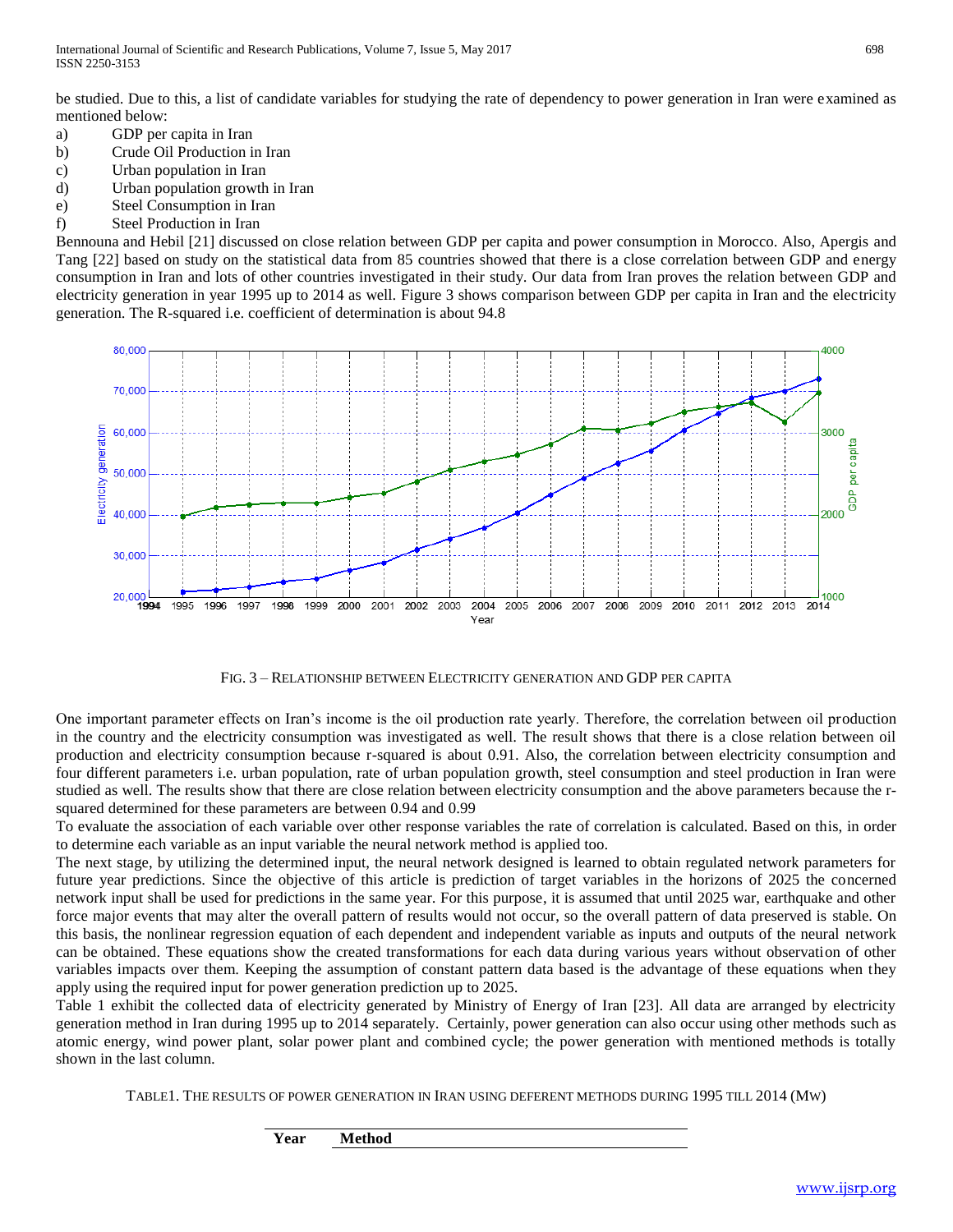| <b>Response 2</b><br>Other method<br>Total<br><b>Response 1</b><br>1995<br>1953<br>0<br>21256<br>19303<br>19789<br>1969<br>21758<br>1996<br>0<br>1997<br>20581<br>1999<br>22580<br>0<br>1998<br>21822<br>1999<br>23821<br>0<br>1999<br>22632<br>1999<br>24631<br>0<br>1999<br>2000<br>24656<br>0<br>26655<br>1999<br>11<br>2001<br>26401<br>28411<br>31518<br>2002<br>27987<br>3028<br>503<br>2003<br>509<br>29399<br>4420<br>34328<br>2004<br>31771<br>5012<br>25<br>36808<br>2005<br>34459<br>6043<br>37<br>40539<br>2006<br>38251<br>6572<br>47<br>44870<br>2007<br>41510<br>7422<br>63<br>48995<br>2008<br>44791<br>7672<br>63<br>52526<br>2009<br>7703<br>55756<br>47961<br>92<br>2010<br>95<br>60794<br>52213<br>8486<br>2011<br>116<br>54944<br>9745<br>64805<br>2012<br>181<br>57577<br>10745<br>68503<br>11265<br>70250<br>2013<br>58395<br>590<br>11785<br>2014<br>60736<br>631<br>73152 |  |  |  |
|----------------------------------------------------------------------------------------------------------------------------------------------------------------------------------------------------------------------------------------------------------------------------------------------------------------------------------------------------------------------------------------------------------------------------------------------------------------------------------------------------------------------------------------------------------------------------------------------------------------------------------------------------------------------------------------------------------------------------------------------------------------------------------------------------------------------------------------------------------------------------------------------------|--|--|--|
|                                                                                                                                                                                                                                                                                                                                                                                                                                                                                                                                                                                                                                                                                                                                                                                                                                                                                                    |  |  |  |
|                                                                                                                                                                                                                                                                                                                                                                                                                                                                                                                                                                                                                                                                                                                                                                                                                                                                                                    |  |  |  |
|                                                                                                                                                                                                                                                                                                                                                                                                                                                                                                                                                                                                                                                                                                                                                                                                                                                                                                    |  |  |  |
|                                                                                                                                                                                                                                                                                                                                                                                                                                                                                                                                                                                                                                                                                                                                                                                                                                                                                                    |  |  |  |
|                                                                                                                                                                                                                                                                                                                                                                                                                                                                                                                                                                                                                                                                                                                                                                                                                                                                                                    |  |  |  |
|                                                                                                                                                                                                                                                                                                                                                                                                                                                                                                                                                                                                                                                                                                                                                                                                                                                                                                    |  |  |  |
|                                                                                                                                                                                                                                                                                                                                                                                                                                                                                                                                                                                                                                                                                                                                                                                                                                                                                                    |  |  |  |
|                                                                                                                                                                                                                                                                                                                                                                                                                                                                                                                                                                                                                                                                                                                                                                                                                                                                                                    |  |  |  |
|                                                                                                                                                                                                                                                                                                                                                                                                                                                                                                                                                                                                                                                                                                                                                                                                                                                                                                    |  |  |  |
|                                                                                                                                                                                                                                                                                                                                                                                                                                                                                                                                                                                                                                                                                                                                                                                                                                                                                                    |  |  |  |
|                                                                                                                                                                                                                                                                                                                                                                                                                                                                                                                                                                                                                                                                                                                                                                                                                                                                                                    |  |  |  |
|                                                                                                                                                                                                                                                                                                                                                                                                                                                                                                                                                                                                                                                                                                                                                                                                                                                                                                    |  |  |  |
|                                                                                                                                                                                                                                                                                                                                                                                                                                                                                                                                                                                                                                                                                                                                                                                                                                                                                                    |  |  |  |
|                                                                                                                                                                                                                                                                                                                                                                                                                                                                                                                                                                                                                                                                                                                                                                                                                                                                                                    |  |  |  |
|                                                                                                                                                                                                                                                                                                                                                                                                                                                                                                                                                                                                                                                                                                                                                                                                                                                                                                    |  |  |  |
|                                                                                                                                                                                                                                                                                                                                                                                                                                                                                                                                                                                                                                                                                                                                                                                                                                                                                                    |  |  |  |
|                                                                                                                                                                                                                                                                                                                                                                                                                                                                                                                                                                                                                                                                                                                                                                                                                                                                                                    |  |  |  |
|                                                                                                                                                                                                                                                                                                                                                                                                                                                                                                                                                                                                                                                                                                                                                                                                                                                                                                    |  |  |  |
|                                                                                                                                                                                                                                                                                                                                                                                                                                                                                                                                                                                                                                                                                                                                                                                                                                                                                                    |  |  |  |
|                                                                                                                                                                                                                                                                                                                                                                                                                                                                                                                                                                                                                                                                                                                                                                                                                                                                                                    |  |  |  |
|                                                                                                                                                                                                                                                                                                                                                                                                                                                                                                                                                                                                                                                                                                                                                                                                                                                                                                    |  |  |  |

#### *Production Method Selection*

Production method selection varies according to demand and regional conditions. Each power plant has its own advantages and disadvantages. Although rapid technological development makes the hope to reduce the costs of various power plants, some governments, which are the great oil and coal producers, prefer to use the coal, gas and oil for electricity power plant. However, energy production in industrial regions is more economical, and the largest world energy supply resources for electricity include: coal, natural gas, hydroelectric (hydropower), nuclear energy, oil and derivatives; other resources are placed in the same last row. Due to environmental pollution issues, power plants are usually established far from urban and residential areas. When there is high requirement and instant need for electrical energy the power cannot be supplied from some renewable energy such as sunlight and wind power. Further, the type of power used is also important to choose the type of power plant. As an example, gas source can easily be reduced or increased in load; also nuclear power plants can generate high scale of electrical energy easily; and hydropower is usually installed in areas where the ability of water movement from higher attitude to the lower level exists in capacity to drive the turbines. However, this type of power plant is not feasible in Iran because water storage capacity is limited in this country and during the year the consumption load is existed. Iran's capacity of producing the crude oil and gas is high and in fact its export them to other countries as the 8th producer in the world. Although the renewable energies protect the environment for future generations, the Iranian investors assume that the renewable energy resources such as hydro power, solar power, wind power, tidal etc. in view of present existing technologies are highly costly. Therefore, in a long term the investors in Iran have mostly preferred to produce the electricity via oil and gas resources.

# *Analysis of Effective Factors on Production Process*

In this section, Iran's collected data in various fields effective on energy consumption are reviewed. The variables used in this study for predicting the future demand of electricity in Iran are as follows:

- GDP per capita
- Oil production (as the main source of Iran's income)
- Urban population (as the main electricity consumer)
- Urban population growth (as the stimulus of consumption)
- Steel consumption (as the factor of development)
- Steel production (as the main electricity consumer)

The reason of choosing above variables are discussing as follows. Apergis and Tang [22] concluded that GDP can effect on energy as an important factor; thus in this study trend of GDP was used in combine with some other important factors to predict the future power demand in Iran. Also, the main income of Iran's government is based on the oil export and this factor affect the infrastructure investment in the country. On the other hand, the urban population in Iran was increased in Iran from 36 to 56 million between 1995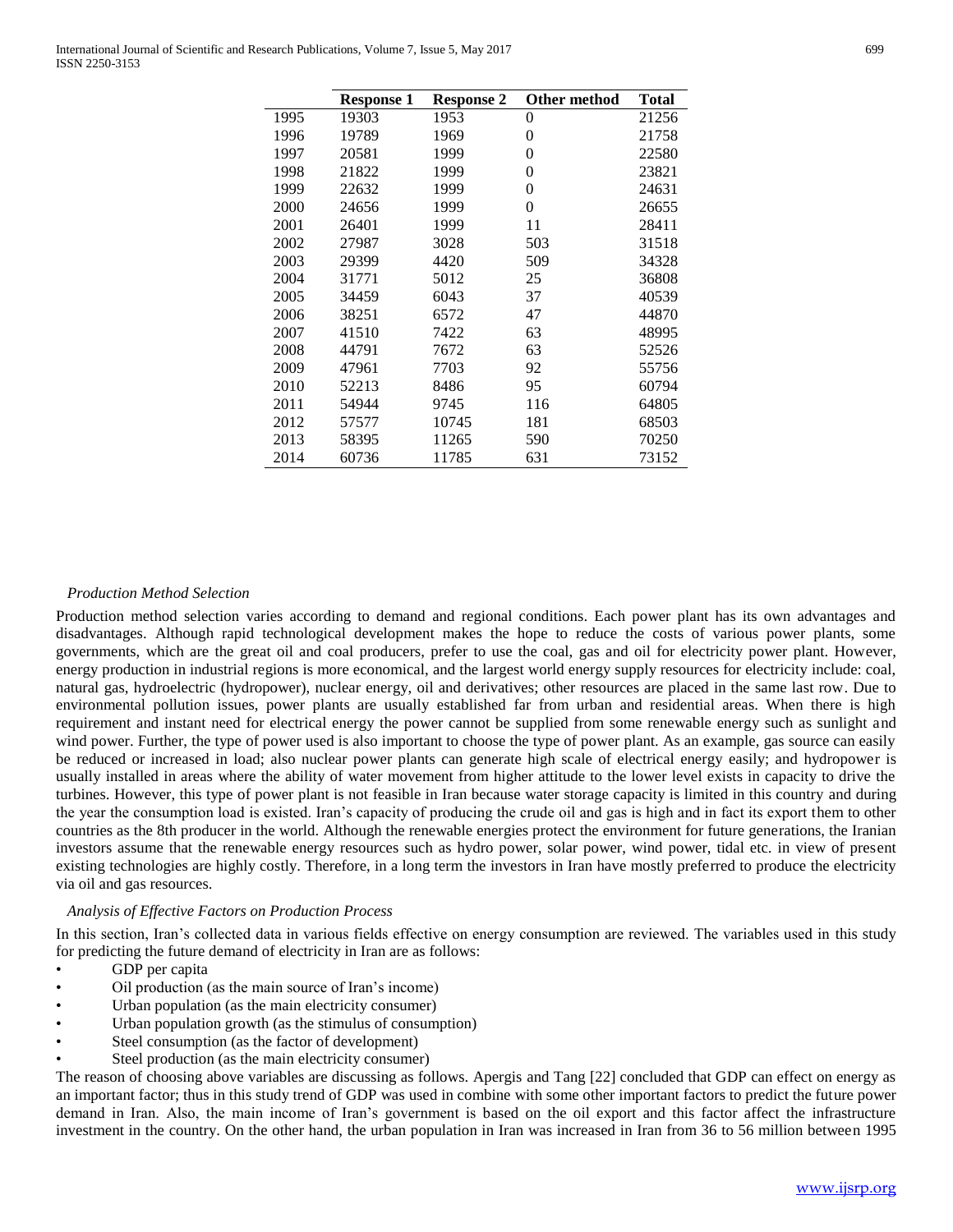and 2014 that rise the electricity consuming. In addition, one of the most electricity consuming industries in Iran is steel factories that affect the electricity demand. Finally, steel consuming from both sources of internal producing and imported one can affect the electricity demand. Thus these factors were chosen as the variable of this study. Table 2 reveals Iran annual statistics for each of these factors. As observed, the presented statistics indicate the increasing trend in general. Even if at times there were some falls in an area, once again it regained and returned to be increased.

| Year | <b>GDP</b><br>per<br>capita<br>(US \$) | <b>Crude Oil</b><br><b>Production</b><br>(MT) | <b>Urban</b><br>population | <b>Urban</b><br>population<br>growth<br>(%) | <b>Steel</b><br>Consumption<br>(KT) | <b>Steel</b><br><b>Production</b><br>(KT) |
|------|----------------------------------------|-----------------------------------------------|----------------------------|---------------------------------------------|-------------------------------------|-------------------------------------------|
| 1995 | 1984.17                                | 3643                                          | 36423717                   | 2.772                                       | 5370                                | 4696                                      |
| 1996 | 2091.42                                | 3686                                          | 37532395                   | 2.998                                       | 6764                                | 5415                                      |
| 1997 | 2124.13                                | 3664                                          | 38684432                   | 3.023                                       | 7410                                | 6322                                      |
| 1998 | 2142.23                                | 3634                                          | 39876941                   | 3.036                                       | 6500                                | 5602                                      |
| 1999 | 2145.10                                | 3557                                          | 41067266                   | 2.941                                       | 6500                                | 6070                                      |
| 2000 | 2219.42                                | 3696                                          | 42210756                   | 2.746                                       | 10296                               | 6600                                      |
| 2001 | 2268.29                                | 3724                                          | 43295660                   | 2.538                                       | 11412                               | 6916                                      |
| 2002 | 2407.45                                | 3444                                          | 44339692                   | 2.383                                       | 12068                               | 7321                                      |
| 2003 | 2548.03                                | 3743                                          | 45356387                   | 2.267                                       | 15773                               | 7869                                      |
| 2004 | 2646.73                                | 4001                                          | 46368386                   | 2.207                                       | 16139                               | 8682                                      |
| 2005 | 2737.11                                | 4139                                          | 47393548                   | 2.187                                       | 17386                               | 9404                                      |
| 2006 | 2864.78                                | 4028                                          | 48433711                   | 2.171                                       | 16276                               | 9789                                      |
| 2007 | 3053.12                                | 3912                                          | 49450701                   | 2.078                                       | 21191                               | 10051                                     |
| 2008 | 3034.84                                | 4050                                          | 50468799                   | 2.038                                       | 16517                               | 9964                                      |
| 2009 | 3116.58                                | 4037                                          | 51513162                   | 2.048                                       | 19535                               | 10908                                     |
| 2010 | 3259.40                                | 4080                                          | 52589754                   | 2.068                                       | 21720                               | 11995                                     |
| 2011 | 3314.36                                | 4054                                          | 53702091                   | 2.093                                       | 23268                               | 13197                                     |
| 2012 | 3369.12                                | 3387                                          | 54849058                   | 2.113                                       | 20199                               | 14463                                     |
| 2013 | 3131.80                                | 3113                                          | 56009792                   | 2.094                                       | 18592                               | 15422                                     |
| 2014 | 3488.00                                | 3471                                          | 56812925                   | 1.900                                       | 21670                               | 15946                                     |

|  |  | TABLE 2 – ANNUAL STATISTICS OF EXTERNAL FACTORS |
|--|--|-------------------------------------------------|
|--|--|-------------------------------------------------|

One of the main descriptions in statistics is defining the correlation and the relation between two variables. In general, the intensity of dependency of two variables with each other is called correlation and there is a possibility that in addition to dependency intensity the researcher may also need to be informed of correlation direction. In statistics there are a number of various correlation coefficients that each measures the rate of correlation between two variables taking into accounts the type of data and the conditions of variables. In general correlation coefficient varies from -1 to 1; the relation between two variables can either be positive or negative. There is some significance in correlation coefficient that must be mentioned. Correlation coefficient is a symmetrical relationship, the more the correlation coefficient proximate one the higher rate of variable dependency. However, it should be observed that this dependency is not to the significance of cause and effect and correlation coefficient does not definitely mean cause and effect. However, if other variables effect the dependent variable then there is a probability that each covariance shares an independent variable and have wrong effect on correlation coefficient with independent variable. Generally, in correlation coefficient this can be studied for the existence of nonlinear relation between two correlated variables while correlation coefficient shows this inaccurately.

From among correlation coefficient types, Pearson's, based on covariance of two variables and their standard deviation was applied for this research to evaluate and calculate in accordance with Pearson correlation coefficient.

$$
P = \frac{\text{cov}(x, y)}{\sigma_x \sigma_y}
$$

In this section, initially the issue is studied to discover the effect of changes on independent variables over changes on dependent variables; in order to perform the investigations, the data in Table 3 were categorized such that each column belong to one variable. Next, independent variables correlation was compared with dependent variables. The following Table represents the corresponding values of correlation (C) and P-value (P):

TABLE 3. THE EFFECT OF INDEPENDENT VARIABLE CHANGES OVER DEPENDENT VARIABLES

| <b>Variable</b>          | <b>Response 1</b> |        | <b>Response 2</b> |        | Total  |        |
|--------------------------|-------------------|--------|-------------------|--------|--------|--------|
|                          |                   |        |                   |        |        |        |
| <b>Steel Consumption</b> | 0.9042            | 0.0000 | 0.9005            | 0.0000 | 0.9049 | 9.0000 |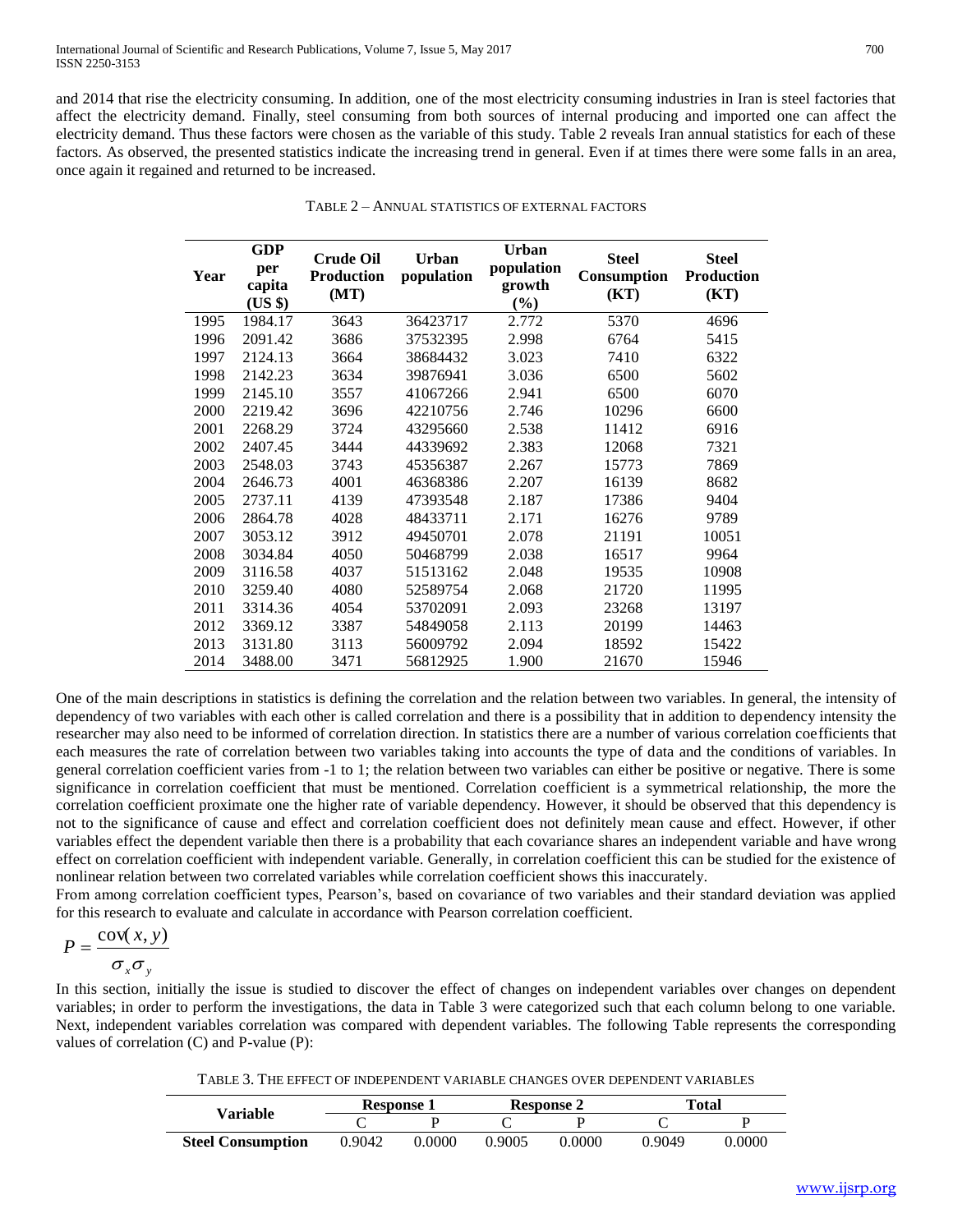| <b>Steel Production</b><br>GDP per capita | 0.9776<br>0.9763 | 0.0000<br>0.0000 | 0.9780<br>0.9721 | 0.0000<br>0.0000 | 0.9809<br>0.9769 | 0.0000<br>0.0000 |
|-------------------------------------------|------------------|------------------|------------------|------------------|------------------|------------------|
| <b>Urban population</b><br>growth         | $-0.8554$        | 0.0000           | $-0.8620$        | 0.0000           | $-0.8591$        | 0.0000           |
| <b>Crude Oil</b><br><b>Production</b>     | 0.0017           | 0.9942           | 0.0028           | 0.9906           | $-0.0046$        | 0.9847           |
| Urban population                          | 0.9806           | 0.0000           | 0.9680           | 0.0000           | 0.9807           | 0.0000           |

# *Discussion & Conclusion Analysis*

The inputs of neural network used in this research are shown in table 4. It is important that in this study using available data and the considerations of time series for each target variable, the rate of produced energy for the current year and the previous year were also added to select inputs in the previous section.

| Output                                            | Input 1                              | Input 2                                            | Input 3                                      | Input 4                             | Input 5                                     | Input 6                                          | Input 7                             |
|---------------------------------------------------|--------------------------------------|----------------------------------------------------|----------------------------------------------|-------------------------------------|---------------------------------------------|--------------------------------------------------|-------------------------------------|
| Power<br>consumption<br>the<br>next<br>ın<br>year | Power<br>consumption<br>in this year | Power<br>consumption<br>the<br>1n<br>previous year | <b>Steel</b><br>.)onsumption<br>in this year | Steel<br>Production<br>in this year | <b>GDP</b><br>per<br>capita in<br>this year | Urban<br>population<br>growth<br>1n<br>this year | Urban<br>population<br>in this year |

The number of input nodes and also the neural network output can be determined via offered network mapping. In this research since there are seven independent variables and one dependent variable, the number of nodes in the input layer is 7 and the number of nodes in the output layer is one. However, a suitable method to determine the numbers of hidden layers and nodes in each layer and also the type of transfer function is use of trial and error; such that if the numbers of hidden layers and neurons of each layer are insufficient the network will not present right optimal converge solution and if the numbers are more than what required, the network becomes unstable.

In this article, in order to design the best network, several plans were examined. The results show that four layer network which two layers are hidden gives the better solution. In the network ten nodes in the first hidden layer and 5 nodes in the second hidden layer were used. In the network plan the arrangement of 7-10-5-1 was used to reach the lowest MSE. Also, different types of conversion functions were examined with various layers and the conversion of hyperbolic tangent function for various layers was attained as the better solution. The neural network developed in this study was used to find the pattern of relation between data set for different power generation methods. Figures  $4(a1, a2, b1, b2)$  show the pattern for heater power generation method. Figure  $4(a1)$  shows the time series of network attained from the train data and the train net; And Figure 4(b1) shows the test data and test net for response1 respectively. The figures show that there is a near correlation between train data and train net. Also, Figure 4(a2) shows the scatter plot of train data and train net omitting the time dimension; And Figure 4(b2) shows the same comparison between the test data and test net. The same method was used for other electricity power generation methods in Iran.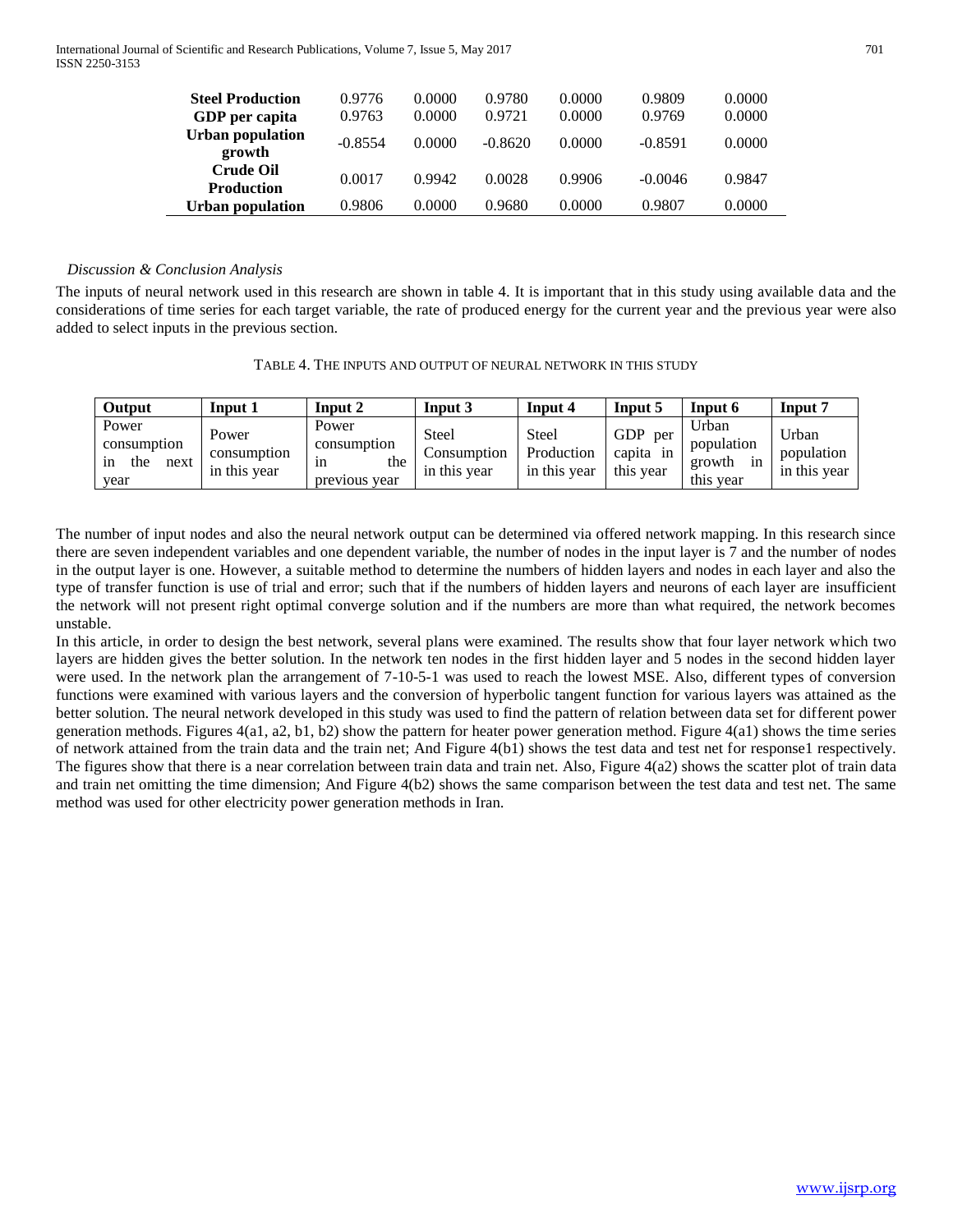

FIG. 4 - DEMONSTRATION OF TEST & TRAINING DATA PROCESS AND HEATER POWER GENERATION METHOD

In Figure 5 a survey on test & training data collection for establishing neural network (ANN) is presented. In designing this information network, the total national power generation is utilized and Figure 8b shows the combination of all data for different power generation methods



FIG. 5 - DEMONSTRATION OF TEST & TRAINING DATA PROCESS FOR ALL METHODS OF POWER GENERATION IN IRAN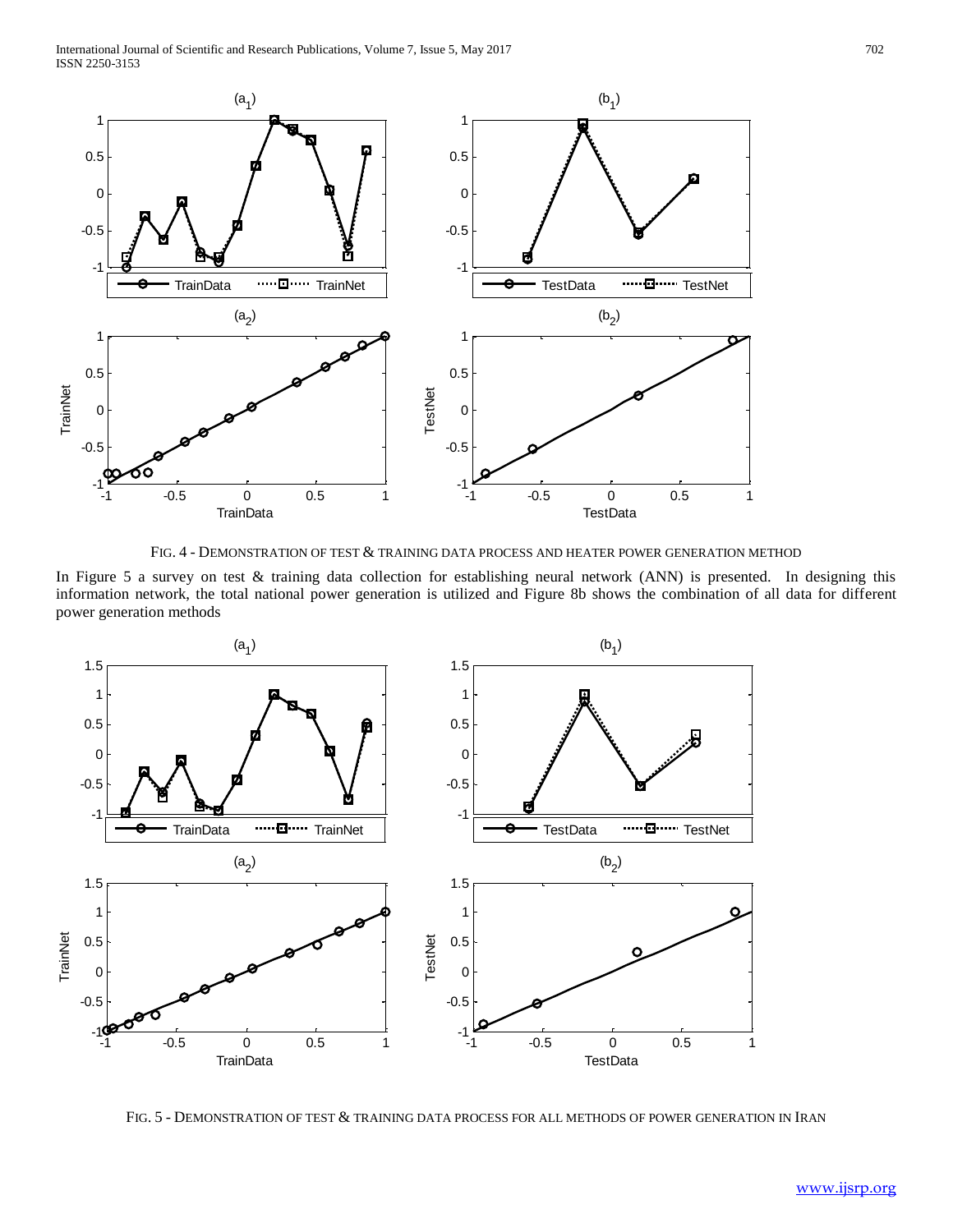In all prediction methods the error and the uncertainty is unavoidable. Therefore, to establish a predicted model and select of the best model among various existing ones in a time series an index is required to find the certainty of acceptance or rejection of adopted predicted model. In general, the more proximity of actual series (yt) to predicted value  $(y^{\wedge}t)$  shows the more model accuracy. Therefore, the quality of a model is evaluated on the basis of predicted error as follows:

$$
e_t = y_t - \overset{\wedge}{y}_t
$$

Prediction error is caused by ignore of one or more components of time series predictions like trend, seasonal and cyclical effects. Also, the error could be due to irregular and erratic fluctuations in data source. In this case, total errors that can be observed by a prediction method is determined as follows:

$$
SE = \sum_{t=1}^{n} [y_y - \hat{y}_t]
$$

where n is the number of observed duration.

This error can be determined in a different method using the mean squared error (MSE) as follows:

$$
MSE = \frac{\sum_{t=1}^{n} [y_y - \hat{y}_t]}{n}
$$

In Table 5 the obtained MSE for each test and training data is demonstrated. It is worth mentioning that test and training dataset is randomly selected thus data set 3, 7 and 17 are selected as data test and the rest are considered as training data. Results in Table 5 shows that the determined error using the test data is acceptable.

| Method     | <b>Train MSE</b> | <b>Test MSE</b> |
|------------|------------------|-----------------|
| Response 1 | 7.6028e-05       | 0.0029          |
| Response 2 | 9.7939e-05       | 0.0023          |
| Total      | 9.6952e-04       | 0.0086          |

Using the network designed in this study and based on real data collected in 18 years, the feasibility of the types of energy production and the rate of production for the coming year is anticipated. Table 6 indicates the predicted values for the generation methods of electricity in Iran in 2015.

TABLE 6. PREDICTED VALUES OF 2014 FOR ELECTRICITY GENERATION METHODS (KW).

| <b>Method</b> | 2015       |
|---------------|------------|
| Response 1    | 60148.3031 |
| Response 2    | 11696.8009 |
| Total         | 72826.0896 |

As in the methodology used was explained, for predicting the energy producing with various methods in 2025, data pattern should be assumed steady i.e. without a significant change up to 2025. Therefore, a proper regression method can be used to estimate the input data for neural network.

It must be noted that when an equation is solely used for predictions there may not necessary to have a cause and effect relation. In this case, it is required to have the reliable data relevance to use a proper regression model. The followings methods are used as the Multi-purpose regression models:

- Data description
- Evaluation of parameters
- Prediction & estimation
- Control

Therefore, it is probable to use the regression models for controlling. However, when a regression equation is applied to control an objective, the variables should be randomly related. In this research the following regression method which is a polynomial model is used to appraise the required inputs for forecasting the data for year 2025. Coefficient of each relevant equation is given in Table 7.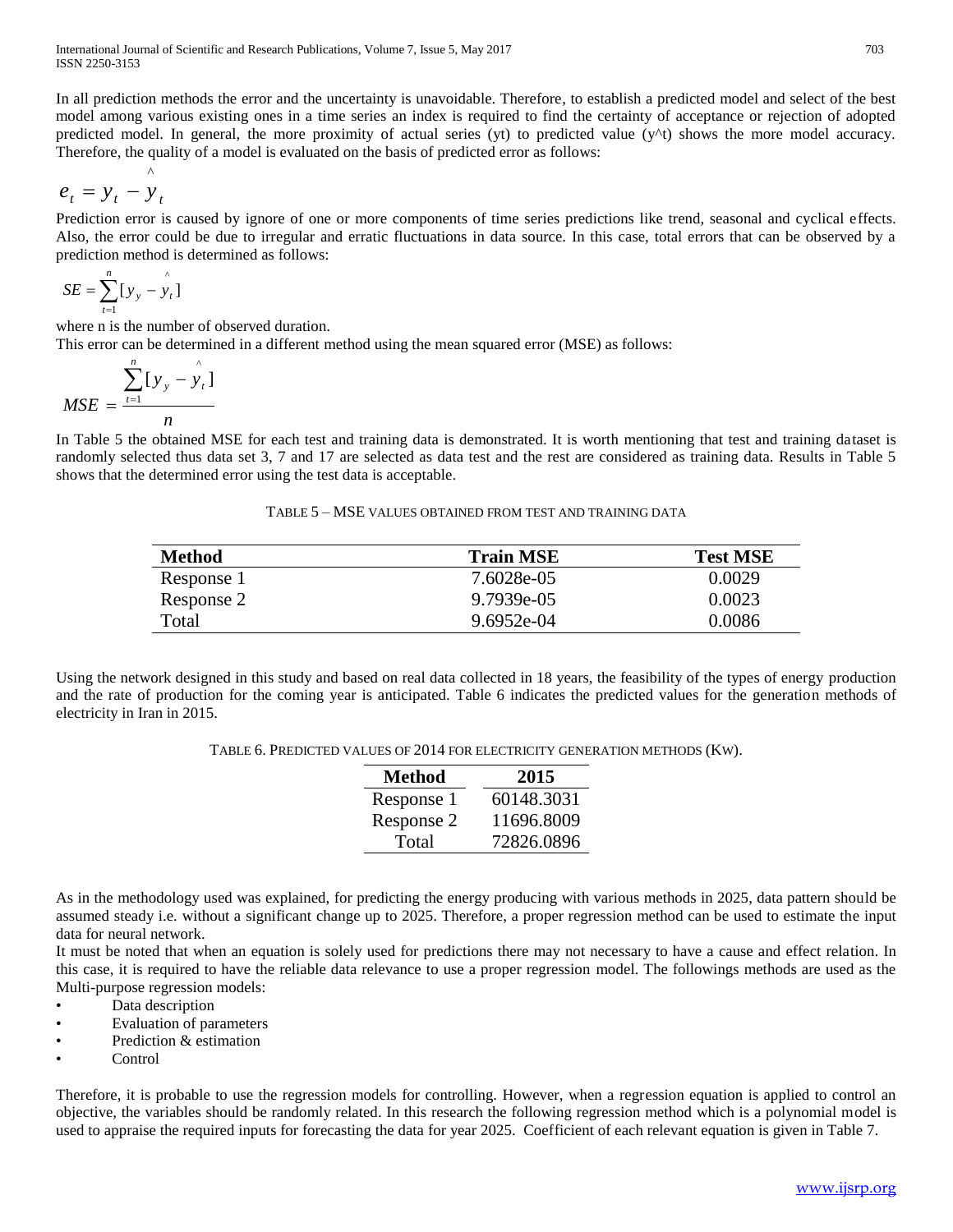$$
f(x) = b_0 + b_1 \times x + b_2 \times x^2
$$

TABLE 7. COEFFICIENT FOR EACH EQUATION

| <b>Method</b>                  | $\mathbf{b}_0$ | b <sub>1</sub> | $\mathbf{b}_2$ | R-square | <b>Adjusted R-square</b> |
|--------------------------------|----------------|----------------|----------------|----------|--------------------------|
| <b>Response 1</b>              | 17180          | 870.6          | 72.75          | 0.9912   | 0.9901                   |
| <b>Response 2</b>              | 1156           | 159.7          | 19.91          | 0.9746   | 0.9716                   |
| <b>Total</b>                   | 18400          | 1017           | 94.18          | 9933     | 0.9926                   |
| GDP per capita                 | 1833           | 81.34          | 0.06988        | 0.9608   | 0.9662                   |
| <b>Steel Consumption</b>       | 2084           | 1690           | $-35.53$       | 0.9129   | 0.9027                   |
| <b>Steel Production</b>        | 5257           | 47.29          | 25.29          | 0.9843   | 0.9825                   |
| <b>Urban population Growth</b> | 3.24           | $-0.1225$      | 0.003002       | 0.8777   | 0.8633                   |
| <b>Urban population</b>        | 35400000       | 1123000        | $-2637$        | 0.9997   | 0.9997                   |

In this study the coefficient of determination, denoted R squared, is used to indicate how well the input data are fitted to the introduced statistical model. Table 7 shows that the regression models in this study are accurate because the R-squares and Adjust R- squares determined are higher than 0.87 and 0.85 relatively.

Figures 6 (a-e) and 7 (a-e) clearly show the fitness of data and curves obtained from regression equations are fairly adequate.



FIG. 6 – REGRESSION EQUATION FOR EFFECTIVE VARIABLES ON POWER GENERATION PROCESS (A) STEEL CONSUMPTION (B) STEEL PRODUCTION (C) GDP PER CAPITA (D) URBAN POPULATION GROWTH (E) URBAN POPULATION

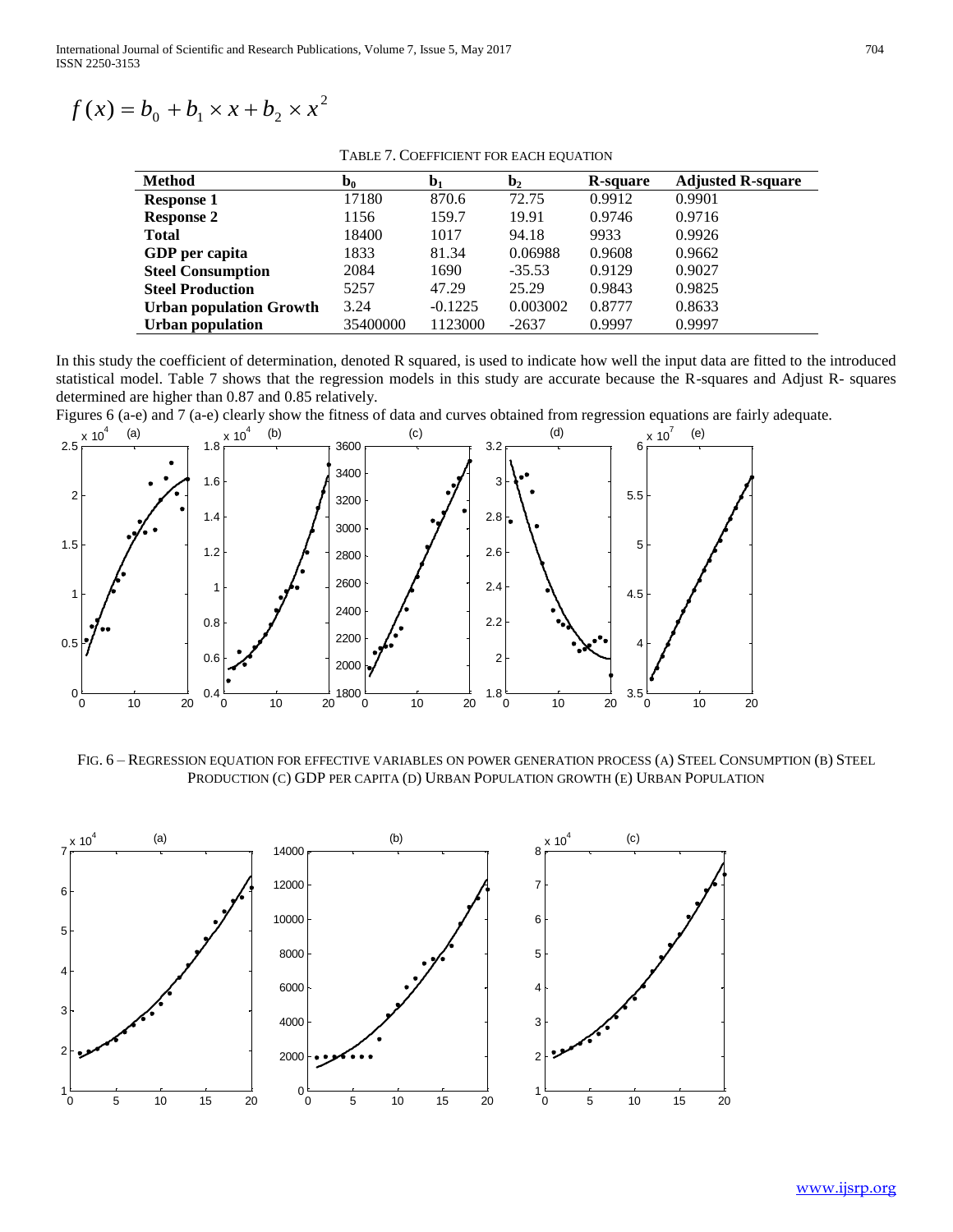FIG. 7 – REGRESSION EQUATION FOR VARIOUS POWER GENERATION METHODS (A) RESPONSE 1 (B) RESPONSE 2 (C) TOTAL

Using the inputs obtained from regression models, the electricity generations between 2015 and 2025 are estimated by the developed neural network. The results of power generation methods in the predicted decade are presented in Table 8.

TABLE 8. THE ELECTRICITY GENERATION PREDICTED IN 2025 USING THE DEVELOPED NEURAL NETWORK (KW).

| <b>Method</b> | 2025       |
|---------------|------------|
| Response 1    | 103022.546 |
| Response 2    | 22531.6043 |
| Total         | 128584.462 |

Since Iran is an arid country with low precipitation, the increase of hydropower electricity is not probable. Also, past experiences and prolongation of nuclear power plant operation in Iran (34 years) state that increase of power generation using the atomic method during the following decade is not easily feasible. Also, the presented information by the Iran Ministry of Energy [23] states that during  $1967 - 2014$  capacity of power generations using renewable methods (non-atomic) limited to 193 MW. Consequently, it is anticipated that within the next future decade the tendency to develop the power generation in Iran using the renewable resources is still constrained because the fossil energy in Iran is quiet cheap.

Thereupon, the share of production increase in hydropower sectors and the two other methods of gas and steam turbines are subdivided. In consideration of the fact that by looking at Table 8 the ratio of heater to gaseous is 0.2290 and also since it is assumed that the rate of hydropower and other methods will remain stable, Table 9 in respect to power generation anticipation will be then replaced to Table 8.

TABLE 9. POWER GENERATION PREDICTION FOR THE YEAR 2025 (KW)

| Method     | 2025       |
|------------|------------|
| Response 1 | 113769.150 |
| Response 2 | 11785      |
| Total      | 128584.462 |

Nowadays Iran is producing the electricity using different resources i.e. gaseous, steam, nuclear and renewable resources. However, the low price of fossil fuel in Iran and the time consuming of some power plant constructing affect the outcome of investment in future of power plan in the country in the remaining time of vision documentary. On the words, it seems that fossil fuel is inexpensive and highly in access in Iran. This may have developed the urge of investment on Iran power generation using oil and gas; the said sole 0.1% of total national capacity was generated using various methods like solar energy, wind energy and geothermal [15]. That is why the present study endeavors to estimate the required costs of investment on power industry principally on the basis of fossil fuels. Needed Estimated Investment to Generate Electricity

Based on estimated prices in [19, 20] for electricity generation, the require investment for various methods per kilowatt is demonstrated in Table 10.

TABLE 10. THE INVESTMENT FOR PRODUCING ONE KILOWATT ELECTRICITY IN US DOLLARS

| Response 1 | Response 2 |
|------------|------------|
| 29 4150    |            |

Using Tables 9 & 10 the total investment for electricity generation in Iran 2025 is estimated as shown in Table 11.

TABLE 11. REQUIRE INVESTMENT FOR ELECTRICITY IN YEAR 2025 IN US DOLLARS

|     | Response 1 | Response 2 |
|-----|------------|------------|
| 334 | 46519 547  | 90 25      |

Using results in Tables 6 & 9 the average rate of electricity production is calculated in each method. The annual average for the steam method is equivalent to 20804.776 kilowatt electricity, for the gaseous method is 56397.094 kilowatt, for the hydropower method is 10231.668 kilowatt and for other methods is 17926.75 kilowatts. Using Table 10 the required average investment for power generation can be calculated for various methods. The average required investment for power generation by the steam method is 444390.02, by the gaseous method is 2113199.1, by the hydropower method is 64766.458 and by other methods is about 334333.88 hence, it can be concluded that the total required investment until 2025 for power generation in Iran is equal to 32526411.48 US Dollar.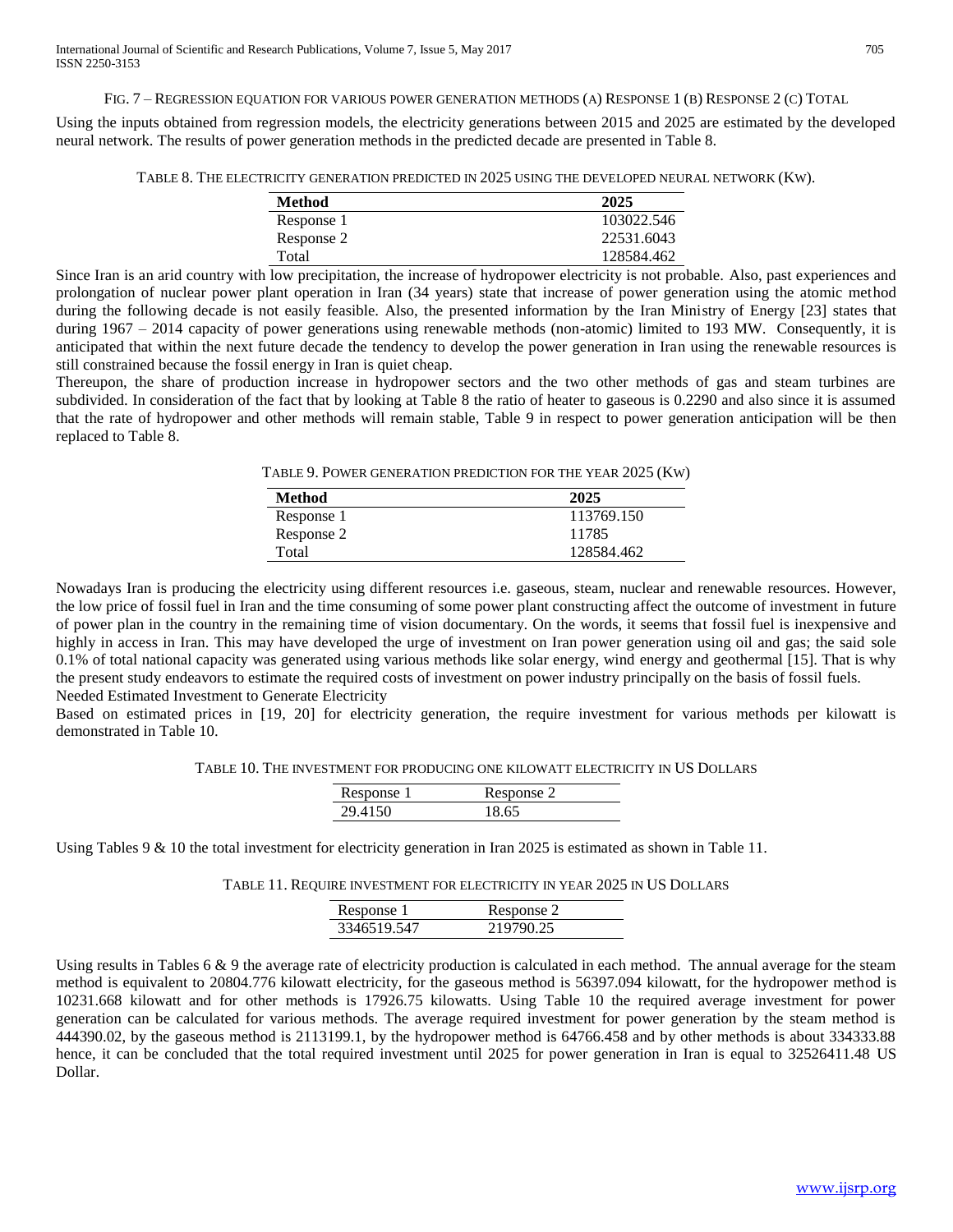#### **CONCLUSION**

Economy of Iran is growing due to having the young and educated people who want to use and enhance the great potentials of mining and industries of Iran. Therefore, Iran is going to increase generation capacity of electricity, and this issue depends highly on extensive investments in this term. In the absence of necessary investment, the country must resort to energy import or otherwise Iran will face to a large-scale blackout. In view of the fact that most neighboring countries are politically unstable and insecure, the energy import is not reliable for the future decade in terms of industry, agriculture and household use. Therefore, this survey, by application of developed methodology, is aimed to determine the required investment in electricity generation in Iran. Therefore, initially the effective factors of Iran power generation were identified based on the rate of dependency to target variable factors. These factors are GDP per capita, urban population (as the main electricity consumer), urban population growth (as the stimulus of consumption), steel consumption (as the factor of development) and steel production (as the main electricity consumer)

A neural network was used combining with a regression method. The considered inputs in designing the neural network were prepared using the identified factors and trends of electricity production data during the last 18 years in Iran. The developed neural network in this study combining with the regression equations predicts the power generation for year 2025 as the vision of Iran. The past overview of investment in Iran electricity industry demonstrates the analysis of national power generation. Based on this analysis the generation of electricity using the atomic energy in the next decade is not feasible because ten years is not adequate to construct a new atomic power plant. In addition, other renewable sources of energies in Iran are not actually economic because fossil fuels are fairly cheap in Iran. Hence, investment process of coming decade is tended to gas and steam power generation in electricity industry. Therefore, the investment equivalent to 32526411.48 US \$ must be considered by Iran's government in the power plant for the next decade.

#### **REFERENCE**

- [1] *Alireza Askarzadeh, Comparison of particle swarm optimization and other metaheuristics on electricity demand estimation: A case study of Iran, Energy, Volume 72, 2014, Pages 484–491.*
- [2] *Elham Pourazarm, Arusha Cooray, Estimating and forecasting residential electricity demand in Iran, Economic Modelling, Volume 35, 2013, Pages 546–558.*
- [3] *Anwar Hussain, Muhammad Rahman, Junaid Alam Memon, Forecasting electricity consumption in Pakistan: the way forward, Energy Policy, Volume 90, 2016, Pages 73–80.*
- [4] *Fatih Karanfil, Yuanjing Li, Electricity consumption and economic growth: Exploring panel-specific differences, Energy Policy, Volume 82, 2015, Pages 264– 277.*
- [5] *Hector Pollitt, Seung-Joon Park, Soocheol Lee, Kazuhiro Ueta, An economic and environmental assessment of future electricity generation mixes in Japan – an assessment using the E3MG macro-econometric model, Energy Policy, Volume 67, 2014, Pages 243–254.*
- [6] *Chor Foon Tang, Muhammad Shahbaz, Mohamed Arouri, Re-investigating the electricity consumption and economic growth nexus in Portugal, Energy Policy, Volume 62, 2013, Pages 1515–1524.*
- [7] *http://www.worldbank.org/en/country/iran/overview.*
- [8] *http://energyatlas.iea.org.*
- [9] *Kaytez, F., Taplamacioglu, M. C., Cam, E., &Hardalac, F. (2015). Forecasting electricity consumption: A comparison of regression analysis, neural networks and least squares support vector machines. International Journal of Electrical Power & Energy Systems, 67, 431-438.*
- [10] *Zhang, P., & Wang, H. (2012). Fuzzy wavelet neural networks for city electric energy consumption forecasting. Energy Procedia, 17, 1332-1338.*
- [11] *Saravanan,S. Kannan,S.Thangaraj,C.(2012). Forecasting India's Electricity Demand Using Artificial Neural Network. International Conference on Advances in Engineering, Science and Management (ICAESM -2012).79-83.*
- [12] *Marwala,L. Twala,B.(2014). Forecasting electricity consumption in South Africa:ARMA, Neural networks and Neuro-fuzzy systems. 2014 International Joint Conference on Neural Networks (IJCNN) July 6-11, 2014, Beijing, China.3049-3055.*
- [13] *Azadeh,F. Ghaderi,S.F. Sohrabkhani,S.(2008). Annual electricity consumption forecasting by neural network in high energy consuming industrial sectors. Energy Conversion and Management 49 (2008) 2272–2278.*
- [14] *A. Azadeh, S.F. Ghaderi, S. Sohrabkhani, A simulated-based neural network algorithm for forecasting electrical energy consumption in Iran, Energy Policy, Volume 36, Issue 7, July 2008, Pages 2637–2644.*
- [15] *Ringwood. J. V, Bofelli, D (2000). Forecasting Electricity Demand on Short, Medium and Long Time Scales Using Neural Networks. Journal of Intelligent and Robotic Systems 31: 129–147, 2001.*
- [16] *Marvuglia,A. Antonio Messineo,A.(2011). Using Recurrent Artificial Neural Networks to Forecast Household Electricity Consumption. Energy Procedia 14 (2012).45-55.*
- [17] Hassan, S., Khosravi, A., &Jaafar, J. (2015). Examining performance of aggregation algorithms for neural network-based electricity demand forecasting. *International Journal of Electrical Power & Energy Systems, 64, 1098-1105.*
- [18] *Xiufeng, S., &Jian, Z. (2011). Electric power consumption forecast of life energy sources based on fuzzy neural network. IT in Medicine and Education (ITME), International Symposium on (Vol. 1, pp. 309-312).IEEE.*
- [19] *Xing-ping, Z., &Jia-hai, Y. (2008, November). Electricity Consumption Forecasting Based on Improved BP Neural Network. In Risk Management & Engineering Management, 2008.ICRMEM'08. International Conference on (pp. 357-360). IEEE.*
- [20] *Warren S, McCulloch, Walter H, Pitts (19943). A Logical calculus of the ideas immanent in nervous activity. Bulletin of mathematical biophysics, Vol. 5, 115-133*
- [21] *Amin Bennouna , Charaf El Hebil (2015) Energy needs for Morocco 2030, as obtained from GDP-energy and GDP-energy intensity correlations, Energy policy, Vol. 88, 45-55.*
- [22] *Nicholas Apergis, Chor Foon Tang (2013). Is the energy-led growth hypothesis valid new evidence from a sample of 85 countries, Energy Economics 38 (2013) 24–31.*
- [23] *http://amar.tavanir.org.ir/pages/re*